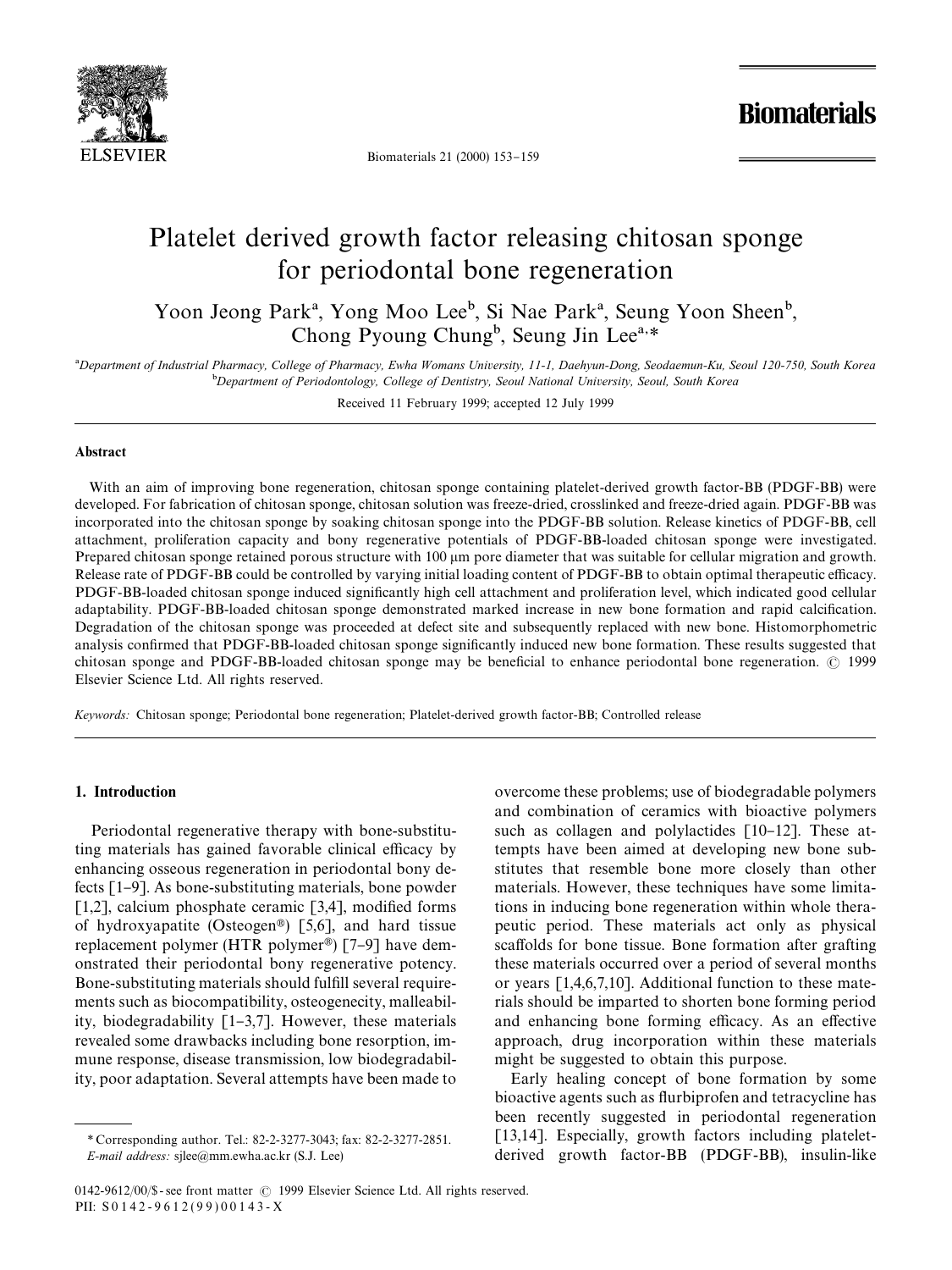growth factor (IGF), transforming growth factor- $\beta$ (TGF) function as modulators of chemotaxis, proliferation, and differentiation of pluripotent cells concerning bone regeneration [15,16]. Overall healing periods might be significantly shortened by using these agents. It would thus be more advantageous for the substituting material to have release-controlling capacity of bioactive agents. This combination of controlled drug delivery concept with bone substitute technique can be highly beneficial for bone regeneration.

In this study, chitosan sponge were developed as an osteoconductive material which induces or stimulates bone formation. Chitosan is a biodegradable cationic polysaccharide composed of *N*-acetylglucosamine residues which is known to accelerate wound healing and bone formation [17]. Many previous reports corroborated enhanced wound healing and hemostatic effect of chitosan  $[18-20]$ . In addition to these biomedical applicability, chitosan can regulate release of bioactive agents  $[21-23]$ . Platelet-derived growth factor-BB (PDGF-BB) was used in this study. PDGF-BB is reported as a potential mediator of bone regeneration [24]. It stimulates proliferation and differentiation of mesenchymally derived cells including fibroblasts, smooth muscle cells, ligament cells and osteoblasts [24-26]. Also, it has revealed significant neoosteogenic effect in beagle dogs and monkeys  $[27-29]$ . However, as yet, extremely high dose of PDGF-BB (above 10  $\mu$ g/ml) has been applied in clinical trials owing to rapid clearance of PDGF-BB in vivo and inability to maintain therapeutic concentration during implantation period  $[25-28]$ . Therefore, controlled PDGF-BB delivery from the sponge may be highly beneficial for the treatment of periodontal disease.

The objective of this study is to develop growth factor releasing chitosan sponge matrices as a osteoconductive materials for bone regeneration. This paper reports on the fabrication of chitosan sponge, release kinetics of growth factor, osteoblast attachment and proliferation and bone regeneration capacity of growth-factor-loaded chitosan sponge.

# 2. Materials and methods

#### *2.1. Fabrication of chitosan sponge*

Chitosan solution was freeze-dried, crosslinked with tripolyphosphate and freeze-dried again to obtain spongeous matrix. Constant amount of PDGF-BB (Genzyme Co., Cambridge, USA) solution was added to chitosan sponge, kept overnight at  $4^{\circ}$ C and freeze-dried. PDGF-BB-loaded chitosan sponge was prepared to be of plate form  $(1 \times 1 \times 0.1$  cm in size, ca. 30 mg by weight) containing 100, 200 and 400 ng of PDGF-BB per each sponge, respectively. Surface and cross-section of the sponge were examined by using a scanning electron microscope (SEM) (Hitachi Model S-2460N, Hitachi Ltd., Tokyo, Japan). The sponge was cut into small fragments for calvarial defect filling.

#### *2.2. Release experiments*

To determine the release kinetics of PDGF-BB from the sponge, 125I-labeled PDGF-BB was utilized as a tracer. Consistent ratio of  $^{125}$ I-labelled PDGF-BB  $(5 \mu Ci,$  Amersham Co., UK) was diluted with non-radioactive PDGF-BB to have final radioactivity of  $1 \mu$ Ci. These radioactive mixtures were incorporated into the chitosan sponge by the content of  $200-400$  ng per each sponge. Each chitosan sponge was immersed in glass vials containing  $pH$  7.4 phosphate buffer as releasing medium (10 ml). The sealed vials were placed in a shaking water bath at  $37^{\circ}$ C and shaken at a frequency of 15 rpm. At predetermined time interval over a period of 4 weeks, samples were withdrawn from the vials and replenished with fresh medium. The concentration of released PDGF-BB in the samples was assayed by using a gamma counter (Cobra II, Packard Instrument Company, CT, USA).

## *2.3. Isolation of fetal rat calvarial osteoblastic cells*

The cell isolation experiment was performed using the method described by Bellows et al. [30]. The calvaria of 17}19 day-old fetal rats (Sprague-Dawley) were obtained and all soft tissue was removed including the periosteum. The frontal and parietal bones were then minced into pieces approximately  $2 \times 2$  mm using a sterile scalpel. Bone cell isolation was performed with an enzymatic digestion: Dulbecco's modified Eagle's medium (DMEM; Gibco, Grand Island, NY, USA) containing 3 mg/ml dispase and 0.5 mg/ml collagenase (Sigma Chemical Company, St. Louis, MO, USA). Following 20 min exposure, the media and released cells were removed and discarded. The same enzymes were then used in a 3 h digest. Contents of this digest were spun down, then the pellet was resuspended and the resulting cells were incubated at 37°C in an atmosphere containing  $5\%$  CO<sub>2</sub>, 95% air, with 99% relative humidity. Osteoblasts were maintained in growth medium containing DMEM, 15% heat-inactivated fetal bovine serum (FBS), 1% penicillin-streptomycin, 1% fungizone, HEPES buffer (15 mm), sodium pyruvate (1 mm) and ascorbic acid (5  $\mu$ g/ml). Isolated cells were characterized by alkaline phosphatase staining and Von Kossa staining for mineralization.

#### *2.4. Osteoblastic cell attachment and proliferation*

Osteoblastic cells (ca.  $10^5$  cells/cm<sup>2</sup>) were placed on top of each chitosan sponge. Tissue culture plate (polystyrene) well was used as a control. The cultures were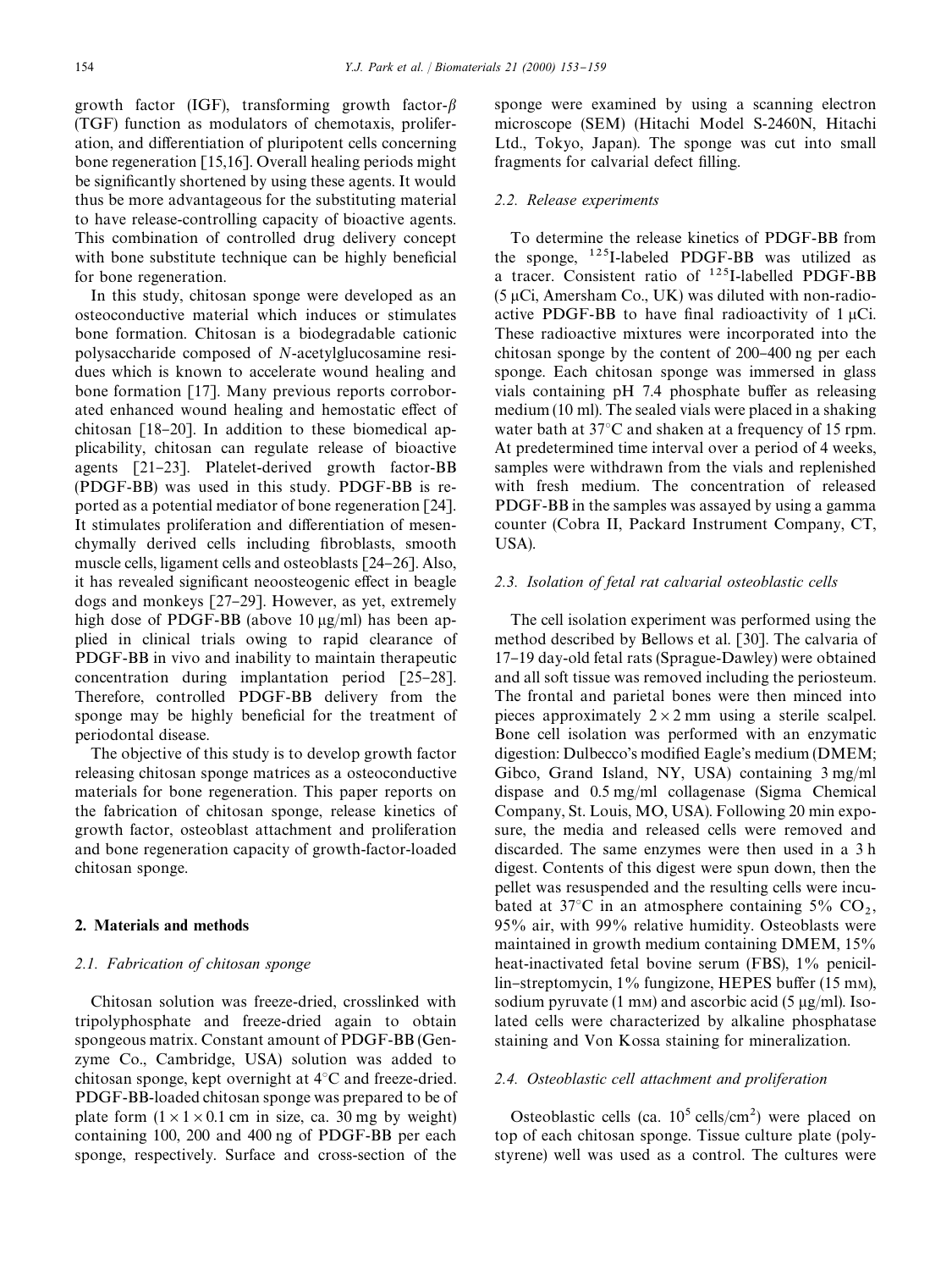placed in the incubator for 1 day, and upon removal were washed with phosphate buffered saline (PBS) and trypsinized. Aliquots of the resulting dissociated cell suspensions were counted on a Coulter counter multisizer (Model 0646, Coulter Electronics, Hialeah, FL, USA). Only counts between  $8$  and  $32 \mu m$  in diameter were used. Cell proliferation was also determined by cell counts as described above after 1, 3, 7 and 10 days in culture. In this experiment, six replicate samples were examined.

Attached and/or proliferated osteoblastic cells were fixed with  $2.5\%$  glutaraldehyde (Sigma, MO, USA) in  $0.1 \text{ M }$  PBS (pH 7.4) for 30 min and then rinsed with 0.1 M PBS. The cells were stained with 1 ml of cold 1% osmium tetroxide (Polyscience, WI, USA), placed on ice for 30}40 min, rinsed with deionized water, and stored in a deep freezer  $(-70^{\circ}C)$ . The fixed and stained cell samples were freeze-dried and sputter-coated with gold and were examined by using a SEM.

# *2.5. Bone regeneration capacity of PDGF-BB-loaded chitosan sponge*

In surgical procedure, 24 male Sprague-Dawley rats (250 gm in average body weight) were divided into three groups of eight each. The three groups included untreated sample group, chitosan-sponge-treated group, and PDGF-BB-loaded chitosan-sponge-treated group. Sprague-Dawley rats were anaesthetized by intraperitoneal injection of ketamine 30 mg/kg body weight). A linear incision was formed after wiping the surgical site with 0.5% chlorhexidine. A craniotomy defect (8 mm in diameter) was prepared using a trephine needle in a dental handpieces supplemented with physiologic saline. After dissecting the calvarial disc, chitosan sponge, PDGF-BB-loaded chitosan sponge were placed into the defect, and soft tissues and skins were then closed. Rats were sacrificed 4 weeks after implantation. Retrieved specimens were fixed in formalin solution, decalcified in  $5\%$  nitric acid solution and embedded in paraffin. Coronal sections  $(5 \mu m)$  in thickness) were prepared and stained with Goldner-Masson trichrome for photomicrography. Microscopical examination was undertaken using Olympus BH-2 light microscope (Olympus Optical Co., Osaka, Japan). Histomorphometric analysis for these specimens was performed using a microscope coupled with a high resolution video camera and a semiautomated image analysis system.

## *2.6. Statistical analysis*

All measurements were collected in six replicate and expressed as means  $+$  standard deviation. A two tailed unpaired *t*-test was employed to assess the statistical significance of results for all measurements.

#### 3. Results and discussion

## *3.1. Fabrication of chitosan sponge*

Prepared chitosan sponge demonstrated porous structure with ca.  $100 \mu m$  in pore diameter (Fig. 1). Since the average size of bone cells is  $10 \mu m$  [31], bone cells were expected to easily migrate into the chitosan sponge and to properly proliferate within the sponge. The sponge showed brittle property at dried state, but provided good malleability after being wetted with saline.

## *3.2. Release of PDGF-BB from chitosan sponge*

Fig. 2 demonstrates the release of PDGF-BB from chitosan sponge. Initial burst release was observed with



Fig. 1. Scanning electron microscopy of cross-section of a chitosan sponge.



Fig. 2. Release profile of PDGF-BB from chitosan sponge. Effects of initial PDGF-BB loading on release rate:  $($   $)$  100 ng loaded,  $($   $)$  200 ng loaded, (A) 400 ng loaded.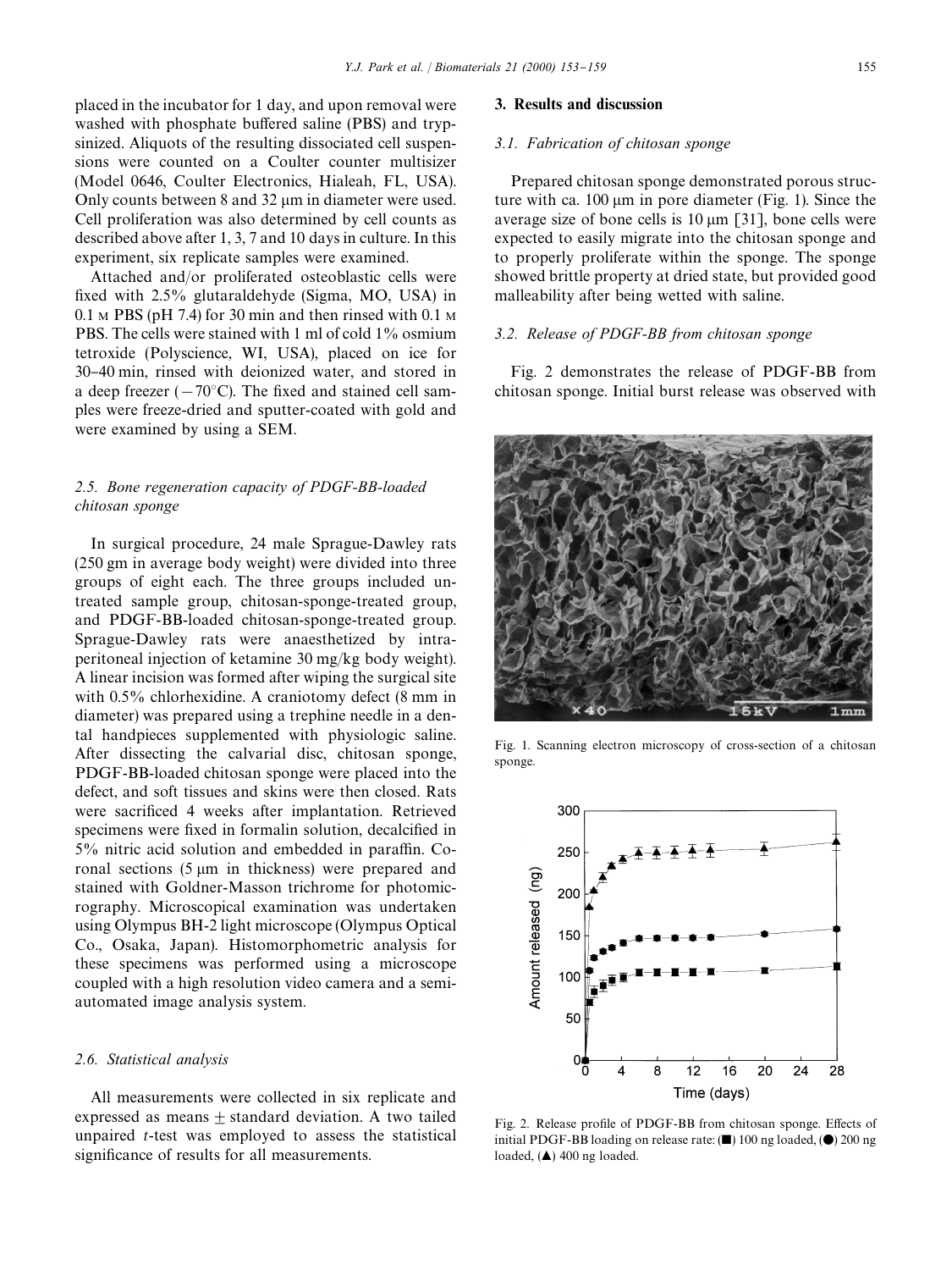rapid release during the first day, followed by sustained release up to 6 days and a levelling off of the release rate. The burst effect indicates rapid water uptake of chitosan sponge and dissolution of the exposed PDGF-BB particles at the surface of the chitosan sponge. As the PDGF-BB-loading content increased, release rate increased correspondingly for the 6 days. Rapid release at the initial step and maintenance of proper concentration at the local site could be favored for growth factor delivery. Furthermore, considering the chemotactic effect of PDGF-BB, the initial burst release of PDGF-BB is perhaps advantageous in bone cell migration, mitogenesis and proliferation. Especially, consistent release of PDGF-BB at the rate of 6 ng/day was observed from 200 ng PDGF-BB-loaded chitosan sponge up to 6 days after initial burst of 100 ng. The release of PDGF-BB after 6 days maintained therapeutic level  $(1-2 \text{ ng})$  for 3 weeks. PDGF-BB is reported to increase mitogenesis and chemotaxis of bone cells proportionally to its concentration within 0.1–100 ng/ml range [32]. The range of release rate of PDGF-BB is anticipated to stimulate regeneration of bony defects during implantation periods. Also, increased release rate as the increase in loading content revealed that the release rate of PDGF-BB can be controlled for optimum therapeutic efficacy in bone regenerative therapy.

#### *3.3. Osteoblastic cell attachment and proliferation*

One of the important requirements for bone-substituting materials would be adaptation to a wide variety of bone tissue defects. Bone-substituting materials appear to have been suited in those case where wound filling could be obtained over the wound site. Cellular attachment and migration over the bone substituting material surface are essential to obtain effective wound filling and bone tissue adaptation [33,34]. For this reason, the authors intended to examine the cellular attachment and proliferation onto chitosan sponge.

Fig. 3(a) shows the SEM of the initial attachment of osteoblastic cells to chitosan sponge 1 day after incubation. Attached cells showed rounded and stellate morphology that is typically observed in initially attached osteoblastic cells [35]. Higher density and amount of cells were observed from PDGF-BB-loaded chitosan sponge (Fig. 3(b)). Alkaline phosphatase activity con firmed the viability of attached osteoblasts over the sponge (data not shown). Fig. 4 demonstrates the proliferation level to chitosan sponge after 10 day incubation period. Chitosan sponge demonstrated increase in bone cell attachment and proliferation to compare with that of control, polystyrene dishes. The surface of polystyrene dish has been known to have good cellular attachment and show rapid cellular confluency in incubation period [33]. The extent in cellular attachment and proliferation implies that chitosan sponge have good cellular



Fig. 3. Scanning electron microscopy of osteoblastic cells cultured on chitosan sponge 1 day after incubation: (a) attached cells onto chitosan sponge and (b) onto PDGF-BB-loaded chitosan sponge.



Fig. 4. Proliferation profile of osteoblastic cells cultured on chitosan sponge for 10 day incubation period:  $(\blacksquare)$  control polystyrene dish,  $(\lozenge)$ chitosan sponge, (A) PDGF-BB-loaded chitosan sponge. Data are presented as mean  $\pm$  SD,  $N = 6$ ;  $* : P < 0.05$ , as compared with chitosan sponge at same time point.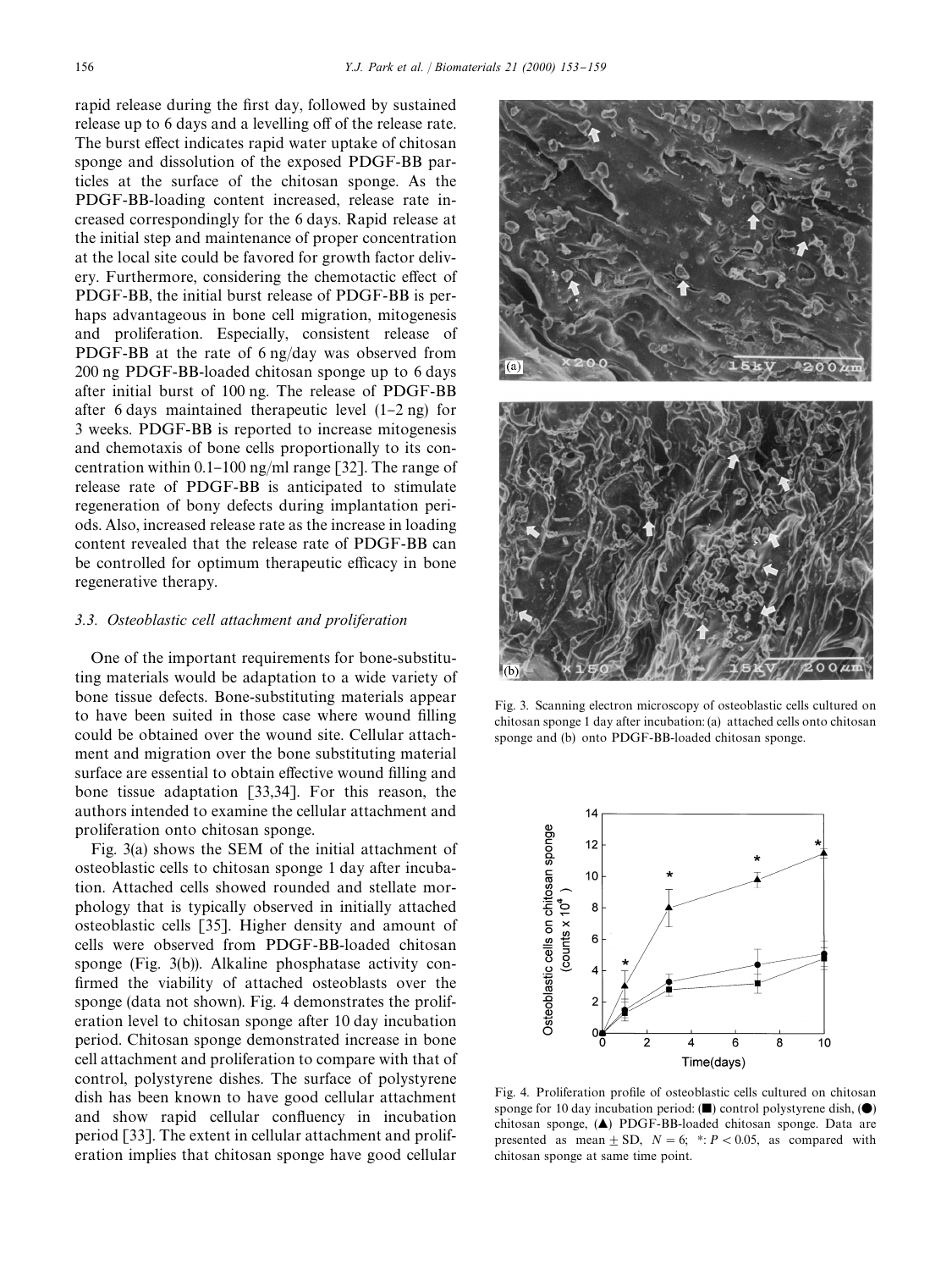adaptability. Moreover, PDGF-BB-loaded chitosan sponge revealed significantly increased cell attachment and proliferation. High degrees of cell attachment and proliferation were observed from PDGF-BB-loaded chitosan sponge in contrast to that from a control or unloaded chitosan sponge. Controlled release of PDGF-BB from chitosan sponge effectively stimulated osteoblastic cells. PDGF-BB has been known to stimulate proliferation, chemotaxis and collagenous protein synthesis of osteoblastic cells and ligament fibroblasts [26]. Chitosan was reported to enhance the proliferation of progenitor cells [36]. The combination of chitosan and PDGF-BB may be highly beneficial to increase cellular proliferating response.

# *3.4. Bone regeneration by PDGF-BB-loaded chitosan sponge*

Figs. 5–8 show regenerative potential of chitosan sponge and PDGF-BB-loaded chitosan sponge in rat calvarial defect. In chitosan sponge untreated defect at 4 weeks (Fig. 5), connective tissue spanned the host bone margin and defect was completely filled with fibrous connective tissue (CT). Negligible amount of new bone was observed. In contrast, osteogenesis was significantly increased in chitosan sponge treated defect at 4 weeks (Fig. 6). Marked formation of inner and outer bone tables was observed. At this period, degradation of chitosan sponge was proceeded at defect site and degraded site was filled with fibrous tissue and new bone. Bone growth took place centripetally toward the sponge. Although new bone was rapidly formed, complete reunion of new bone was not occurred. Other studies suggested that chitosan interfere with the function of inhibitory cells



Fig. 5. Histologic evaluation of rat calvarial defects with no treatment of chitosan sponge after 4 weeks implantation. Edge of original host bone margins was indicated by the arrow  $(L)$ . Fibrous bridges was formed between host bones and indicated by the star  $(\star)$ . The mark CT depicts connective tissue (Goldner-Masson trichrom staining, original magnification  $\times$  40).



Fig. 6. Histologic evaluation of chitosan sponge in rat calvarial defects after 4 weeks implantation  $(x40)$ . Chitosan sponge was degraded and indicated by the arrow (1). The marks OB and NB depict old bone and new bone, respectively (Goldner-Masson trichrom staining).



Fig. 7. Histologic evaluation of PDGF-BB-loaded chitosan sponge in rat calvarial defects after 4 weeks implantation. (a) lower magnification  $(x40)$ , (b) higher magnification  $(x200)$ . Chitosan sponge was degraded and indicated by the asterisk (*\**). The marks OB and NB depict old bone and new bone, respectively (Goldner-Masson trichrom staining).

(b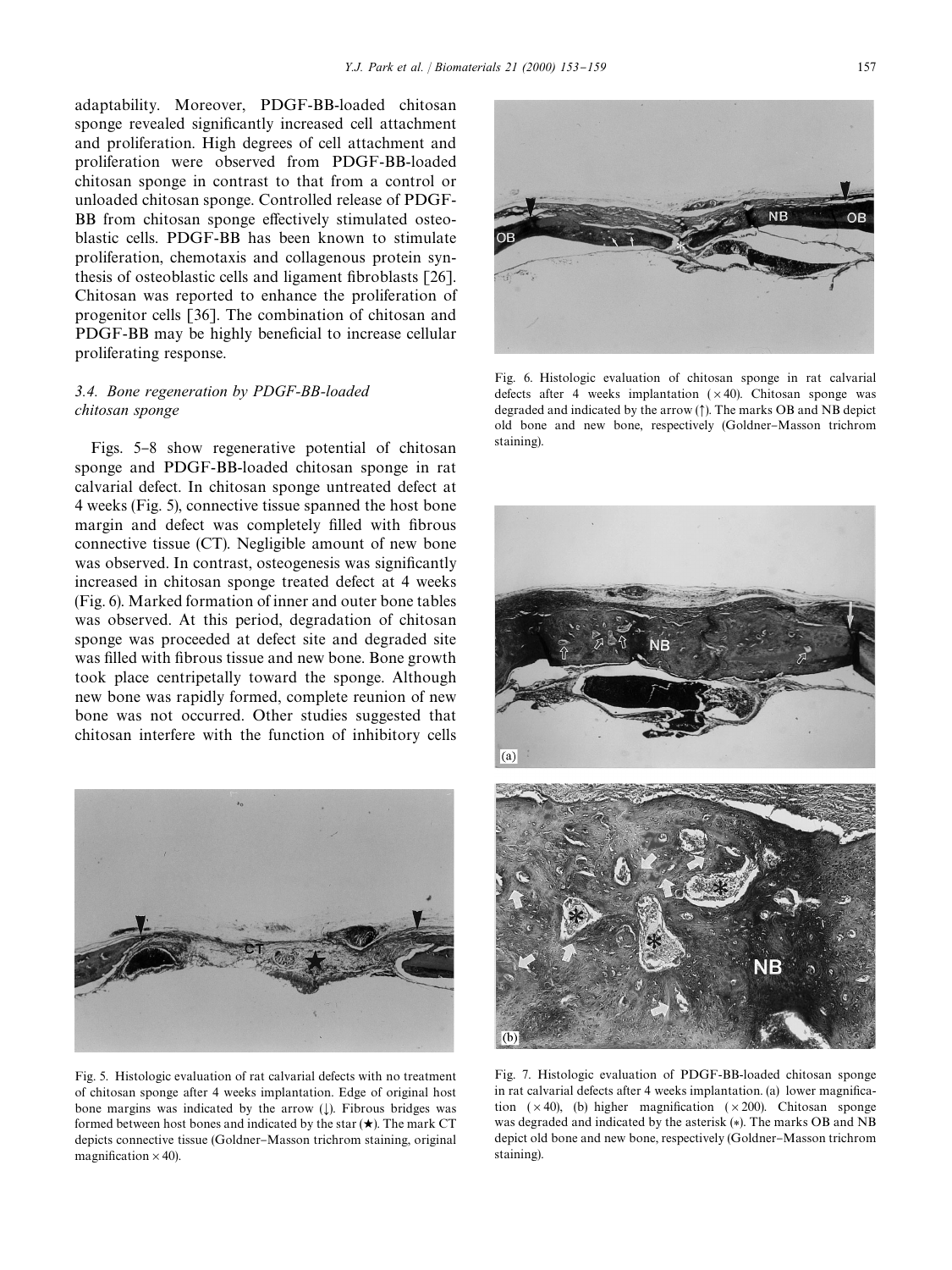

Fig. 8. Histomorphometric data (area of new bone in a defects) for calvarial defects treated with PDGF-BB loaded or unloaded chitosan sponge after 4 weeks implantation. 1: untreated defect, 2: chitosan sponge treated defect, 3: PDGF-BB-loaded chitosan sponge treated defect. Data are presented as mean  $\pm$  SD,  $N = 6$ ; \*\*\*;  $P < 0.05$ , as compared with control at same time point;  $+ + : P < 0.05$ , as compared with chitosan sponge at same time point.

including fibroblasts and stimulate the function of osteoprogenitor cells such as osteoblasts, which may enhance osteogenesis [37,38]. Especially, Klokkevold reported that chitosan potentiates the differentiation of osteoprogenitor cells and can facilitate bone formation [34]. In present study, degraded chitosan sponge were embedded in newly formed osseous tissue without fibrous tissue invasion. This may be explained by inhibitory effect of chitosan against fibroblasts while stimulating osteoblast activity.

Fig. 7 shows the result of bone regenerative capacity of PDGF-BB-loaded chitosan sponge. Thick osteoid tissue and new bone formation was noticeably increased (Fig. 7(a)). Rapid calcification of new bone was observed and new bone formation was still continued nearby the chitosan sponge. Prominent bony bridges consolidating calvarial defects were also observed. Bony contour was completely restored with new bone and neoosteogenesis was still proceeded. Newly formed bone tissue were placed at the site that was previously occupied by the sponge. Higher magnification (Fig.  $7(b)$ ) of this specimen shows the diffused neoosteogenesis through the remnants of chitosan sponge. No separation between new bone and the sponge by fibrous encapsulation could be observed. Bone regenerative effects of PDGF-BB-loaded chitosan sponge at 4 weeks are quantitatively shown by histomorphometric data (Fig. 8).

This study aimed to test chitosan sponge carrying PDGF-BB in restoring osseous tissue to a critical sized defect of 8 mm in diameter in the rat calvaria. Osseous regeneration with normal contouring was evident histologically in chitosan sponge treated defect. Furthermore, PDGF-BB-carrying chitosan sponge showed much improved bone regenerative capacity histologically and histometrically. Histometric data proposed that PDGF-BB-loaded chitosan sponge provide a better response than that of PDGF-BB-unloaded chitosan sponge. The potency of PDGF-BB at wound healing and tissue regeneration has been extensively investigated; however, the obstacle to obtain optimal therapeutic efficacy is its short biological half-life  $[25-28]$ . For this reason, extremely high amount of growth factor has been administered to compensate the loss of biologic activity. Therefore, the development of delivery system of PDGF-BB that release PDGF-BB in controlled manner is essential for optimal clinical efficacy. The experimental results suggested that chitosan sponge properly function as local PDGF-BB delivery devices and physical bone substituting materials.

# 4. Conclusion

PDGF-BB-loaded porous chitosan sponge was effective for controlled PDGF-BB release to obtain bone regenerative effects. Chitosan sponge, as an osteoconductive material which induces or stimulates bone formation, showed sufficient cellular adaptability and high bone healing efficacy. Especially, PDGF-BB in combination with chitosan sponge significantly enhanced bone healing and regeneration. PDGF-BB-loaded chitosan sponge may be a valuable tool in periodontal bone regenerative therapy.

## Acknowledgements

This work was supported by the grant from Korea Ministry of Science and Technology (MOST)  $#98-N1$ -02-01-A-13, Korea.

#### References

- [1] Peltzman B, Bowers GM, Reddi AH, Berquist JJ. Treatment of furcation involvements with fibronectin and intraoral autogenous bone grafts: preliminary observation. Int J Periodont Restorative Dent 1988;8(5):51-63.
- [2] Sepe WW, Bowers GM, Lawrence JJ. Clinical evaluation of freeze-dried bone allografts in periodontal osseous defects, Part II. J Periodontol 1978;49:9-14.
- [3] Legeros RZ. Calcium phosphate materials in restorative dentistry: a review. Adv Dent Res  $1988;2:164-80$ .
- [4] Peplassi EM, Bissada NF, Greenwell H, Farah CF. Doxycyclinetricalcium phosphate composite graft facilitates osseous healing in advanced periodontal furcation defects. J Periodontol 1991;  $62:106 - 15$ .
- [5] Lin FH, Lin CC, Liu HC, Huang YY, Wang CY, Lu CM. Sintered porous DP-bioactive glass and hydroxyapatite as bone substitute. Biomaterials 1994;15(13):1087-98.
- [6] Kenney EB, Lekovic V, Elbaz JH, Kovavvic K, Caranze FA, Takei Jr HH. The use of a porous hydroxyapatite implant in periodontal defects. II. Treatment of class II furcation lesions in lower molars. J Periodontol 1988;59:67-72.